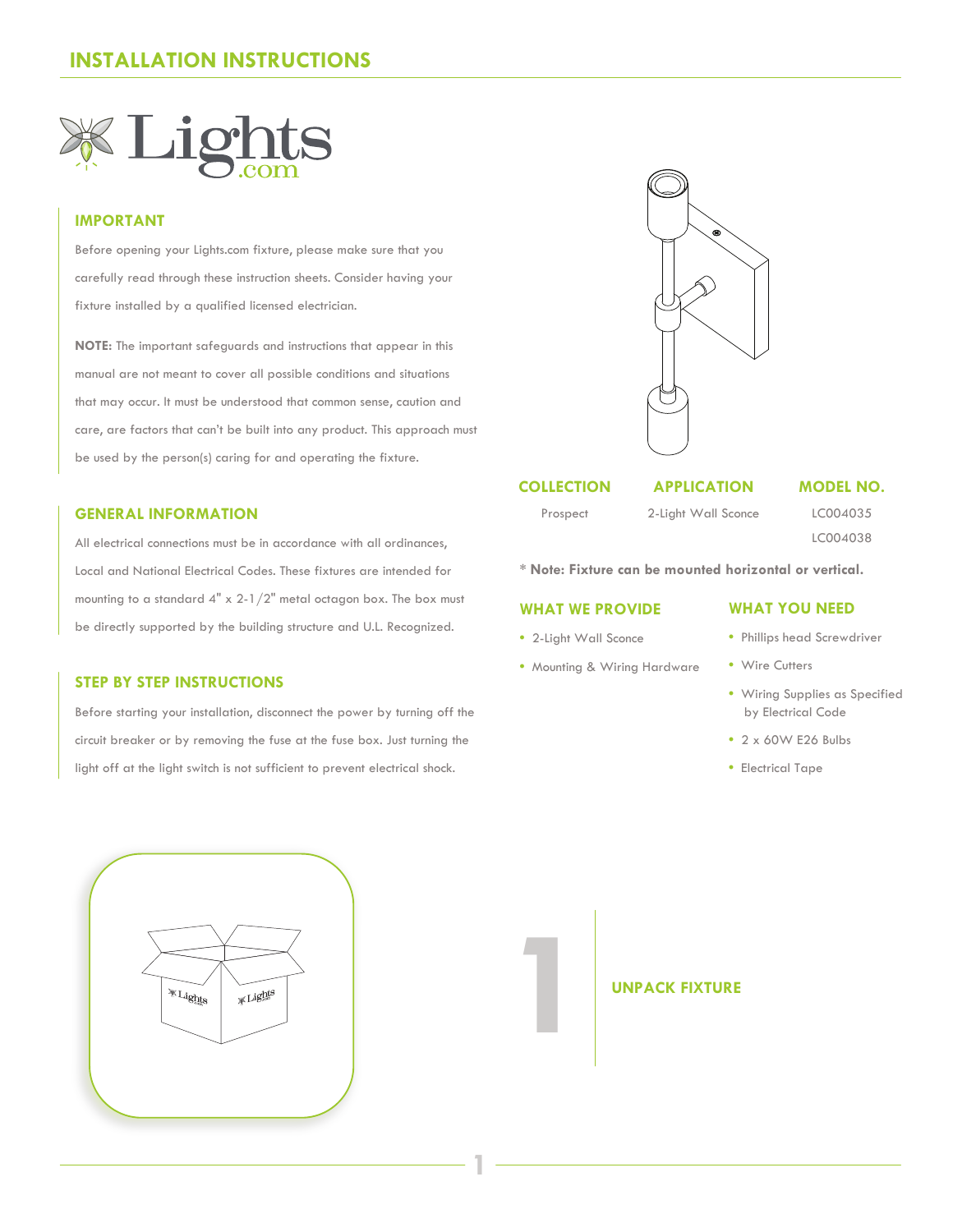

**PREPARE FIXTURE AND MOUNTING PLATE**<br>Remove the mounting plate from the backplate by<br>unscrewing the side screws from the backplate. Remove the mounting plate from the backplate by unscrewing the side screws from the backplate.





# **INSTALL THE MOUNTING PLATE**

**Note: This fixture can be mounted horizontal or vertical. This must be determined prior to installing the mounting plate to J-Box.** If there is an existing fixture, remove it. Expose the supply wires from the J-Box. Insert supply wires through the mounting plate. Secure the mounting plate using the two Phillips head screws provided. Tighten to secure.



# **4**

# **MAKE WIRE CONNECTIONS**

Connect the BLACK fixture wire to the BLACK supply wire and the WHITE fixture wire to the WHITE supply wire. Connect the fixture ground wire to the J-BOX ground wire or wrap around one of the protruding screws on the mounting plate. Secure all connections with the supplied wire nuts and electrical tape (not supplied).